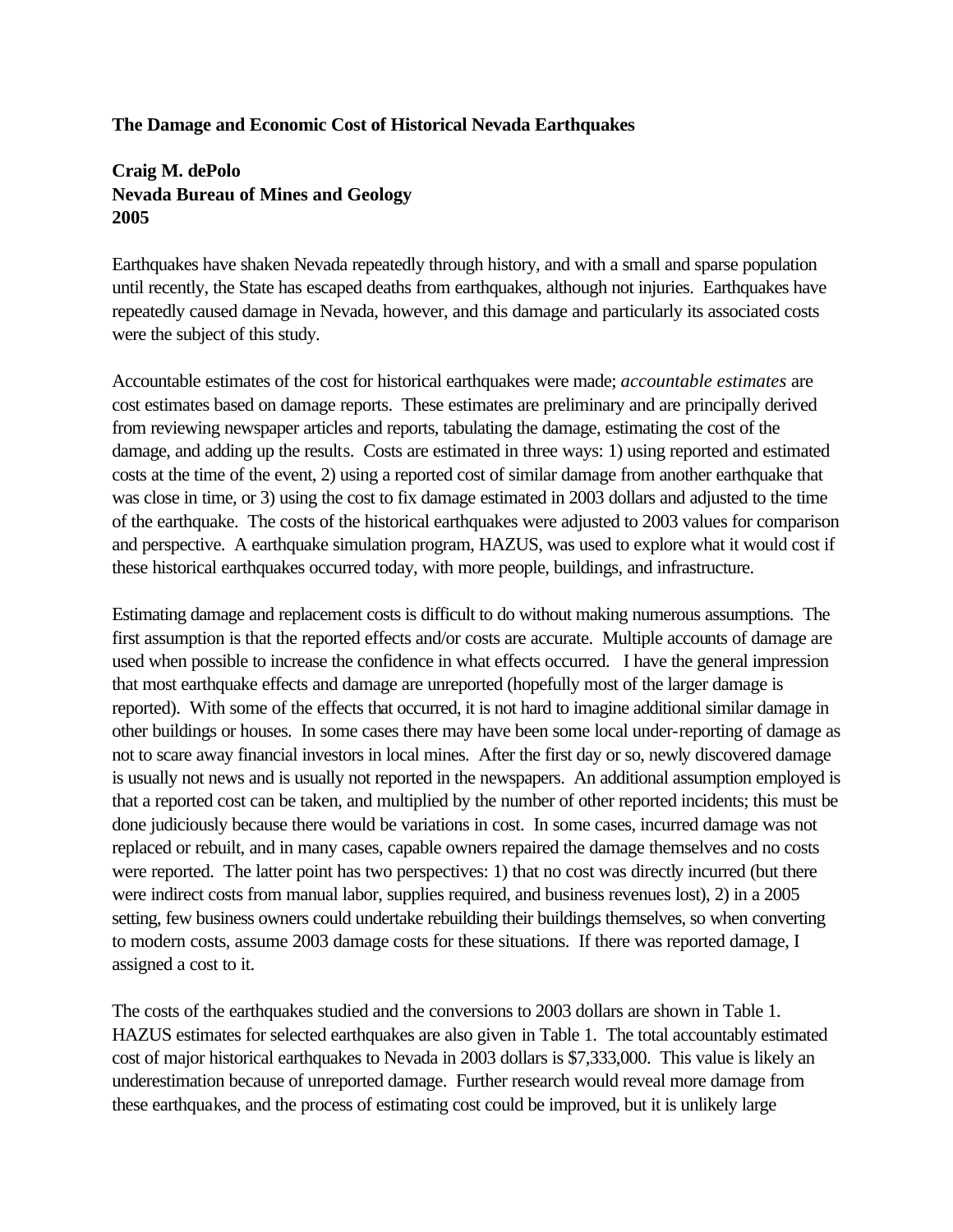differences (>20%) in the total estimated cost would result. The final value is buffered by the limited population affected by these earthquakes. In contrast, the HAZUS estimate for seven of these earthquakes is over \$1.5 billion. This difference can be starkly seen considering a single earthquake, the 1887 Carson City Earthquake. The 1887 earthquake caused almost \$200,000 (2003 values), whereas the HAZUS estimate for this earthquake is nearly \$700 miullion, over an order of magnitude different.

In most ways Nevada's historical earthquakes are not directly comparable to earthquakes that might occur today. Population was dramatically less back then and there were many fewer buildings, highways, homes, and so forth. Today people build in areas that can shake more violently, such as on young sediments, drained to be inhabitable, that were swamps in the olden days. Building construction was poor in earlier days, and building types were commonly the most vulnerable to shaking (stone and brick), but they were generally small, single-story structures, some buttressed against each other lining a street (these buildings tend to survive better than the ones on the ends). There were no large utilities with massive infrastructures and unavoidable seismic vulnerabilities. There were no paved highways and fewer bridges. Houses were not filled to the brim with stuff that could fall and break. There were no computers playing important roles in peoples lives that could be shaken down. Nevada is vastly more vulnerable to earthquakes than it was in the past. Only effective mitigation efforts can prevent serious earthquake disasters in Nevada.